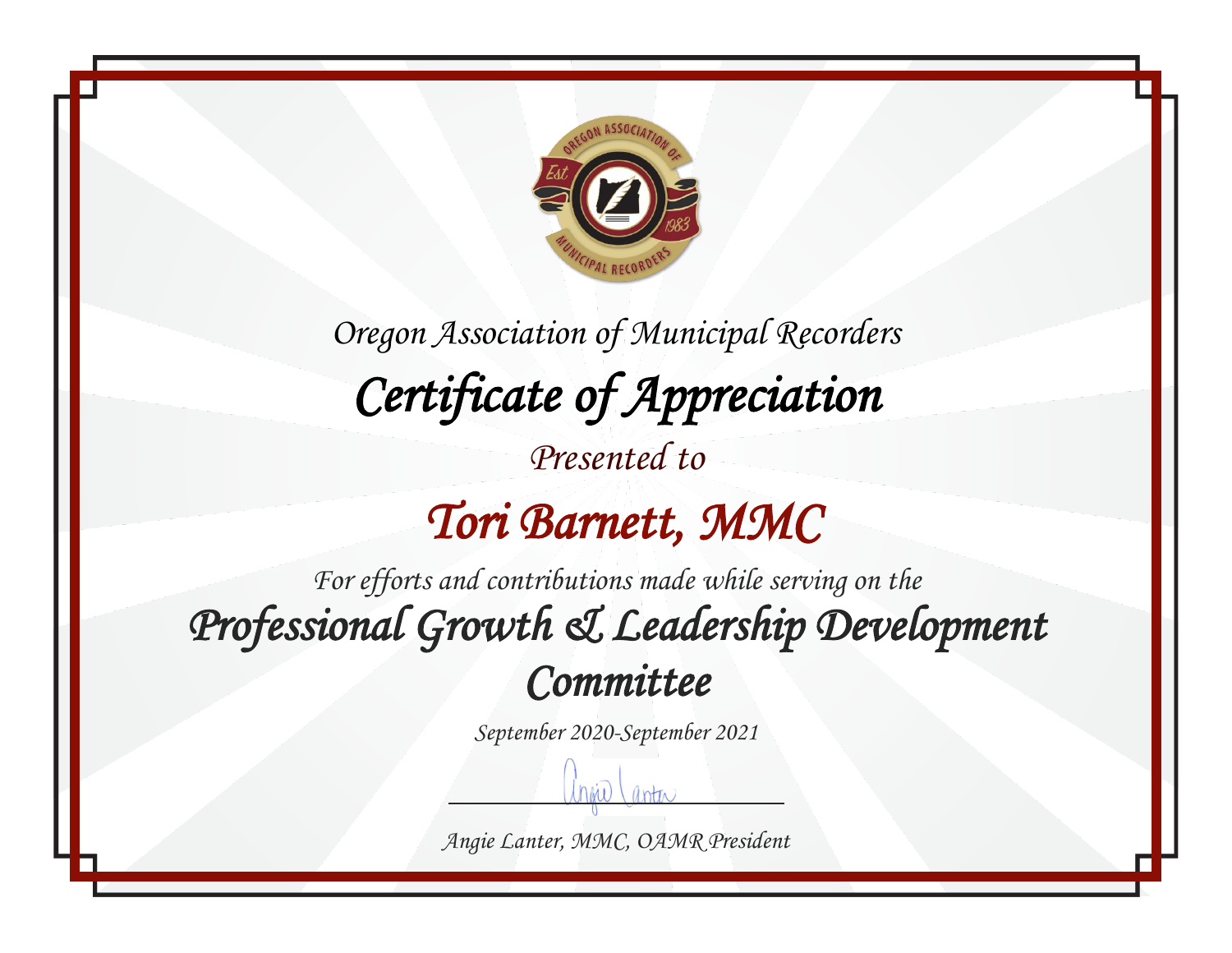

*Oregon Association of Municipal Recorders Certificate of Appreciation Presented to Michele Eldridge, CMC* 

*For efforts and contributions made while serving on the Professional Growth & Leadership Development Committee* 

*September 2020-September 2021*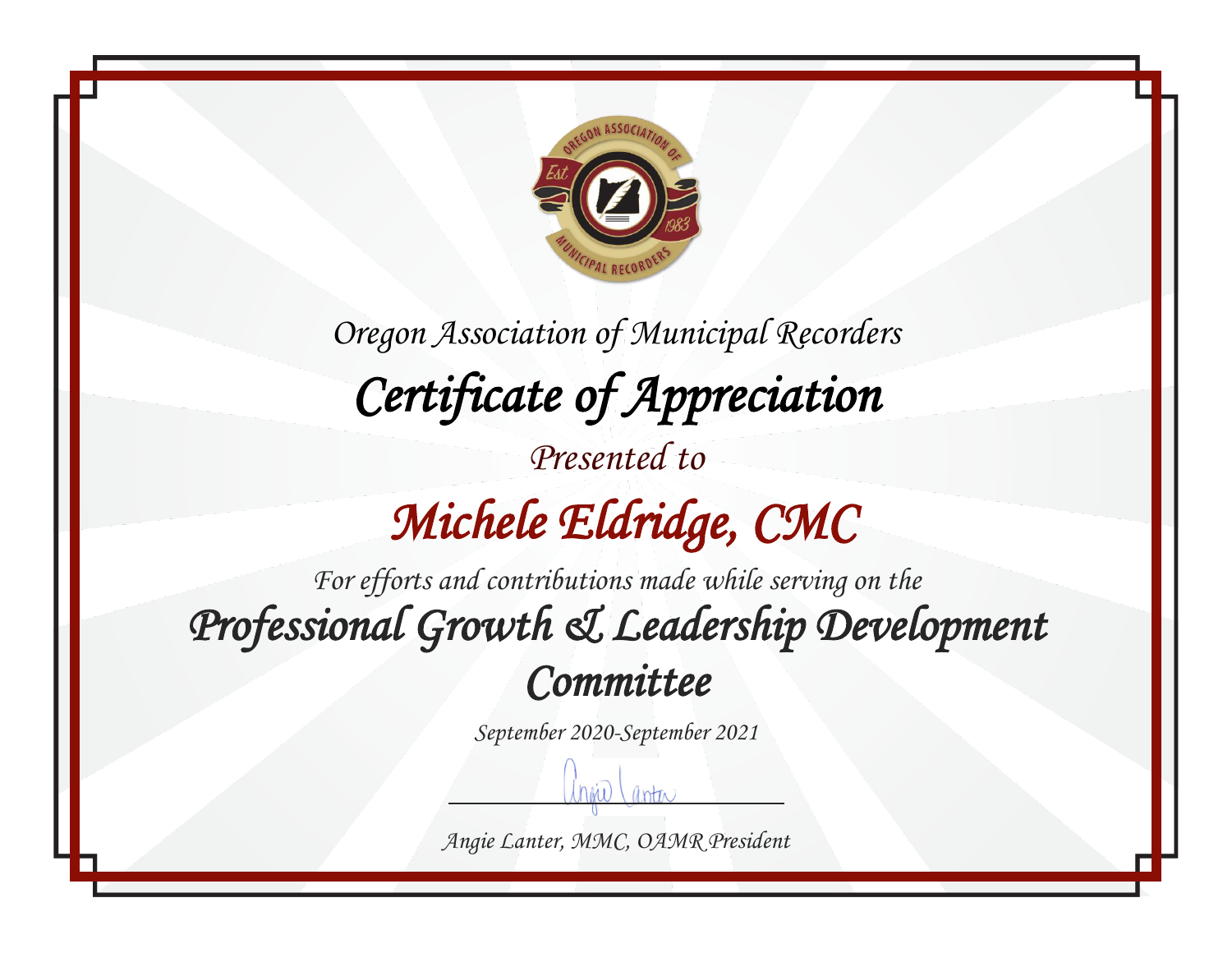

*Oregon Association of Municipal Recorders Certificate of Appreciation* 

*Presented to*

 *Peggy Hawker, MMC* 

*For efforts and contributions made while serving on the Professional Growth & Leadership Development Committee* 

*September 2020-September 2021*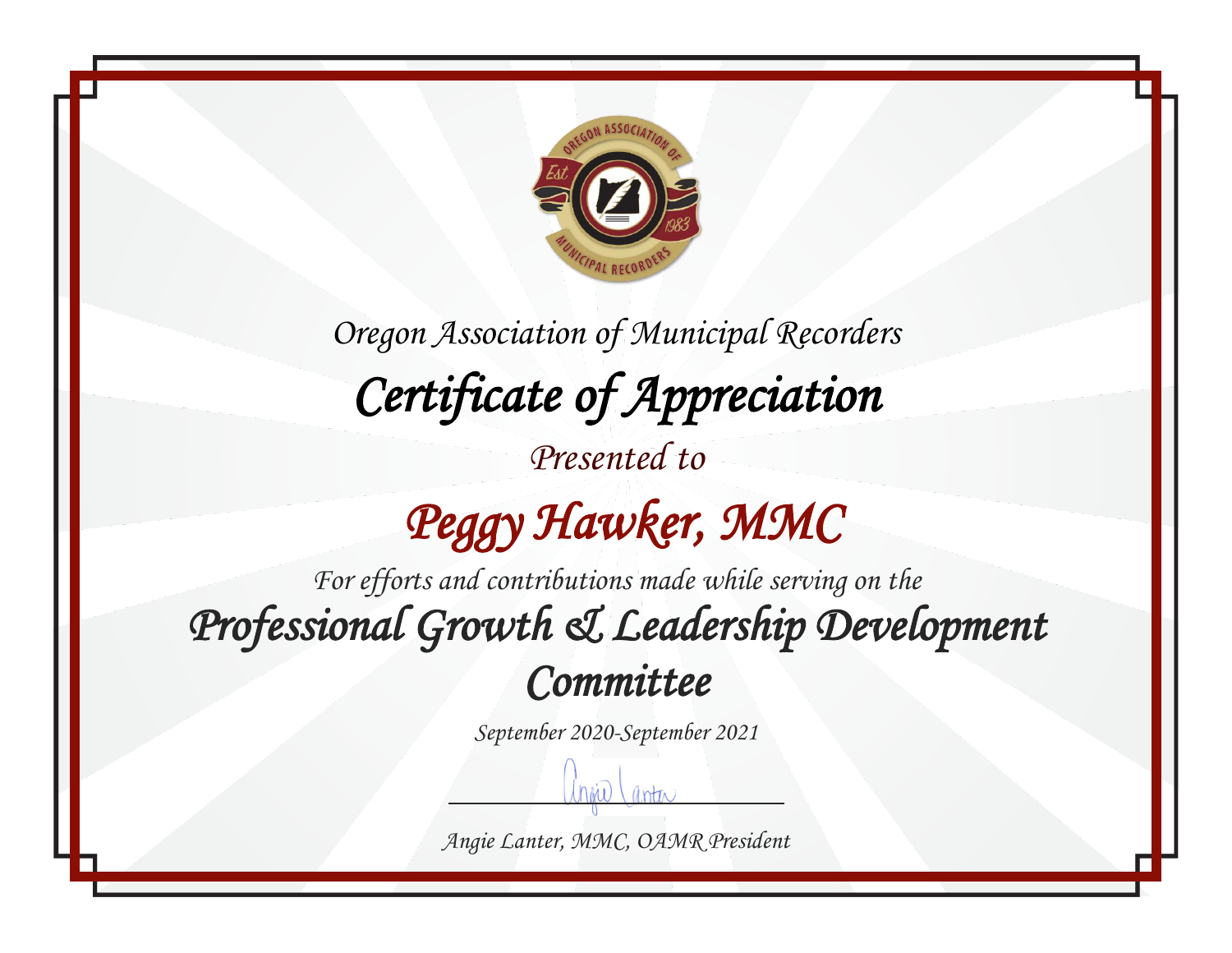

*Oregon Association of Municipal Recorders Certificate of Appreciation* 

*Presented to*

## *Angie Lanter, MMC*

*For efforts and contributions made while serving on the Professional Growth & Leadership Development Committee* 

*September 2020-September 2021*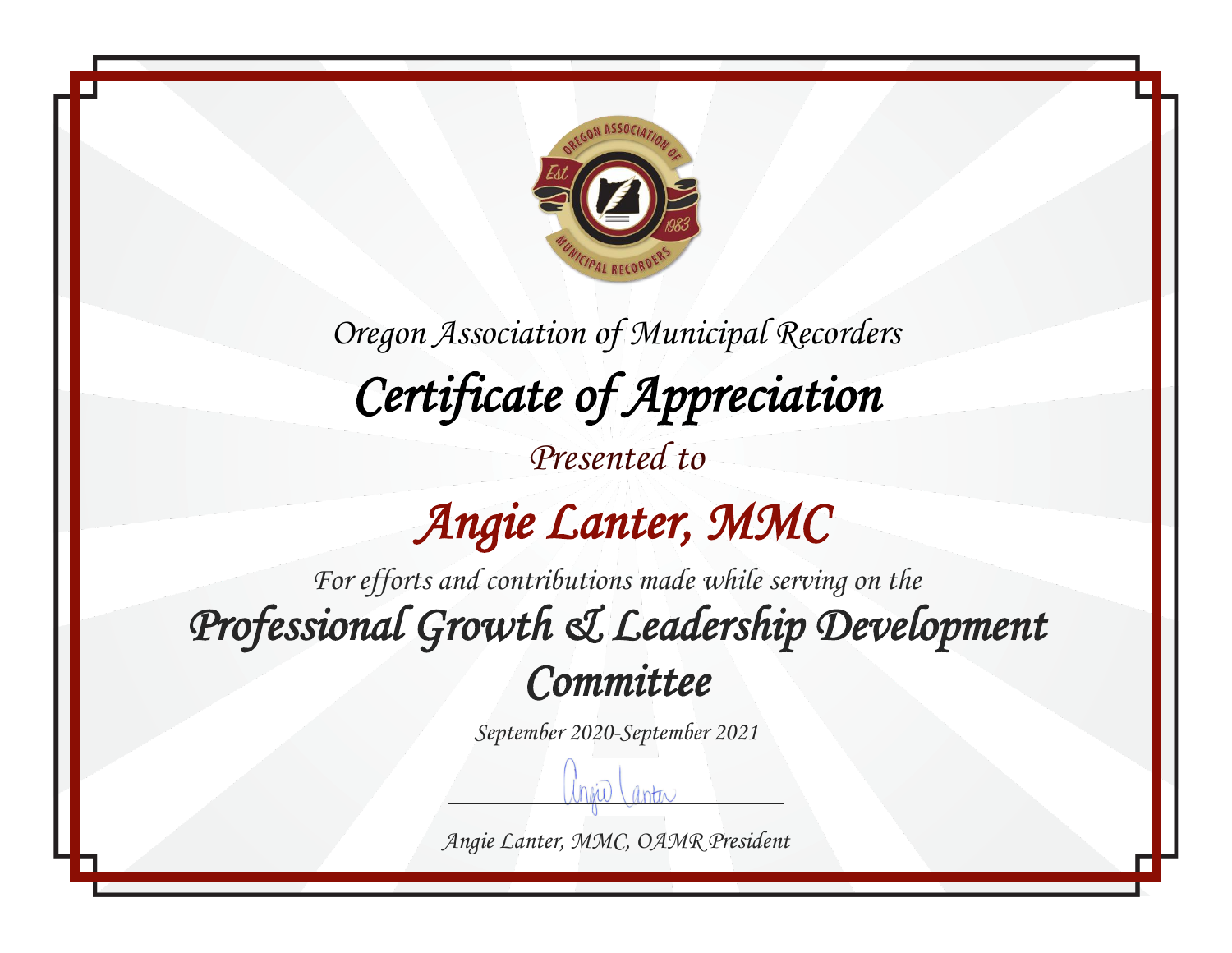

*Oregon Association of Municipal Recorders Certificate of Appreciation Presented to*

## *Ruth Post, MMC*

*For efforts and contributions made while serving on the Professional Growth & Leadership Development Committee* 

*September 2020-September 2021*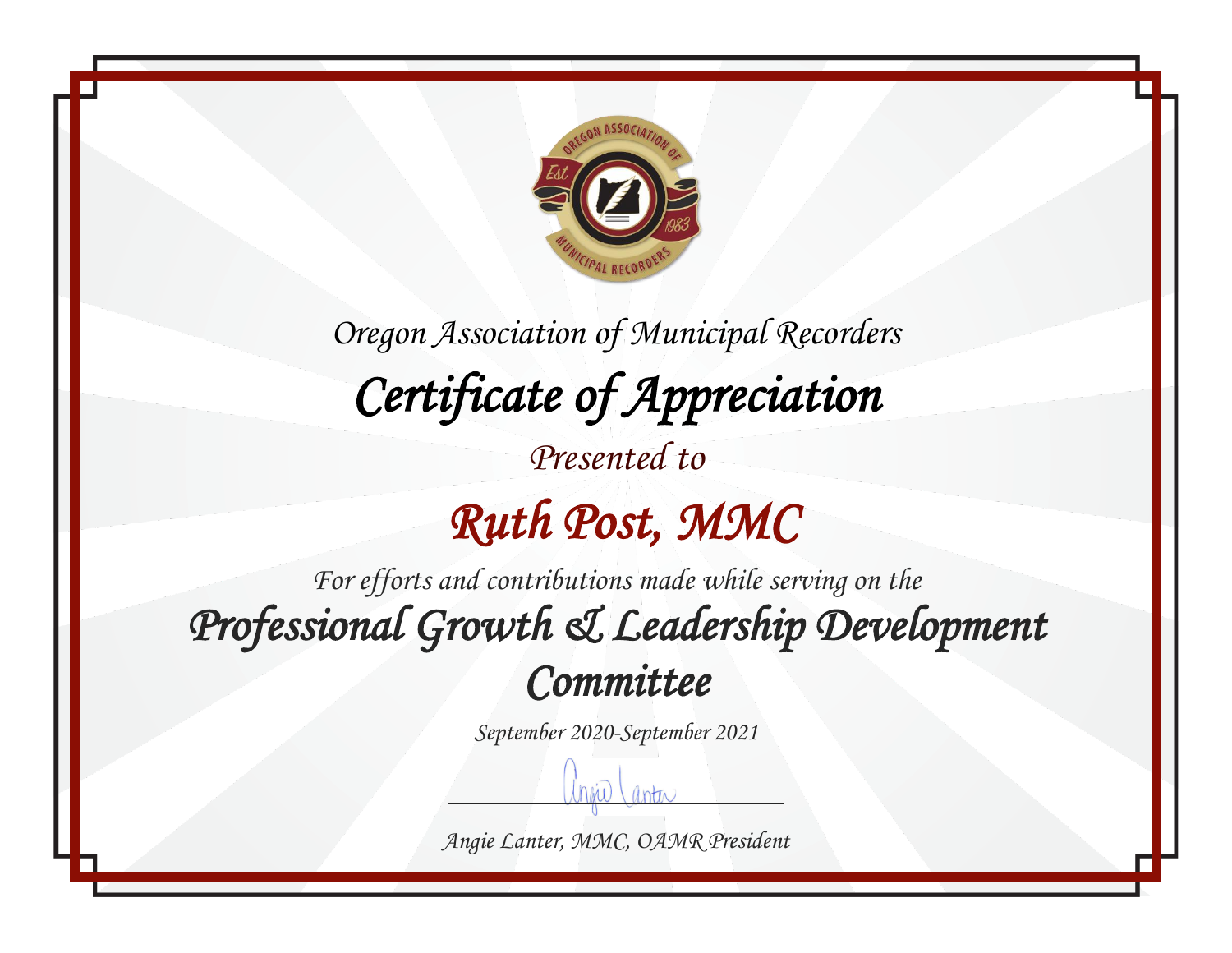

*Oregon Association of Municipal Recorders Certificate of Appreciation Presented to*

## *Marla Roberts, CMC*

*For efforts and contributions made while serving on the Professional Growth & Leadership Development Committee* 

*September 2020-September 2021*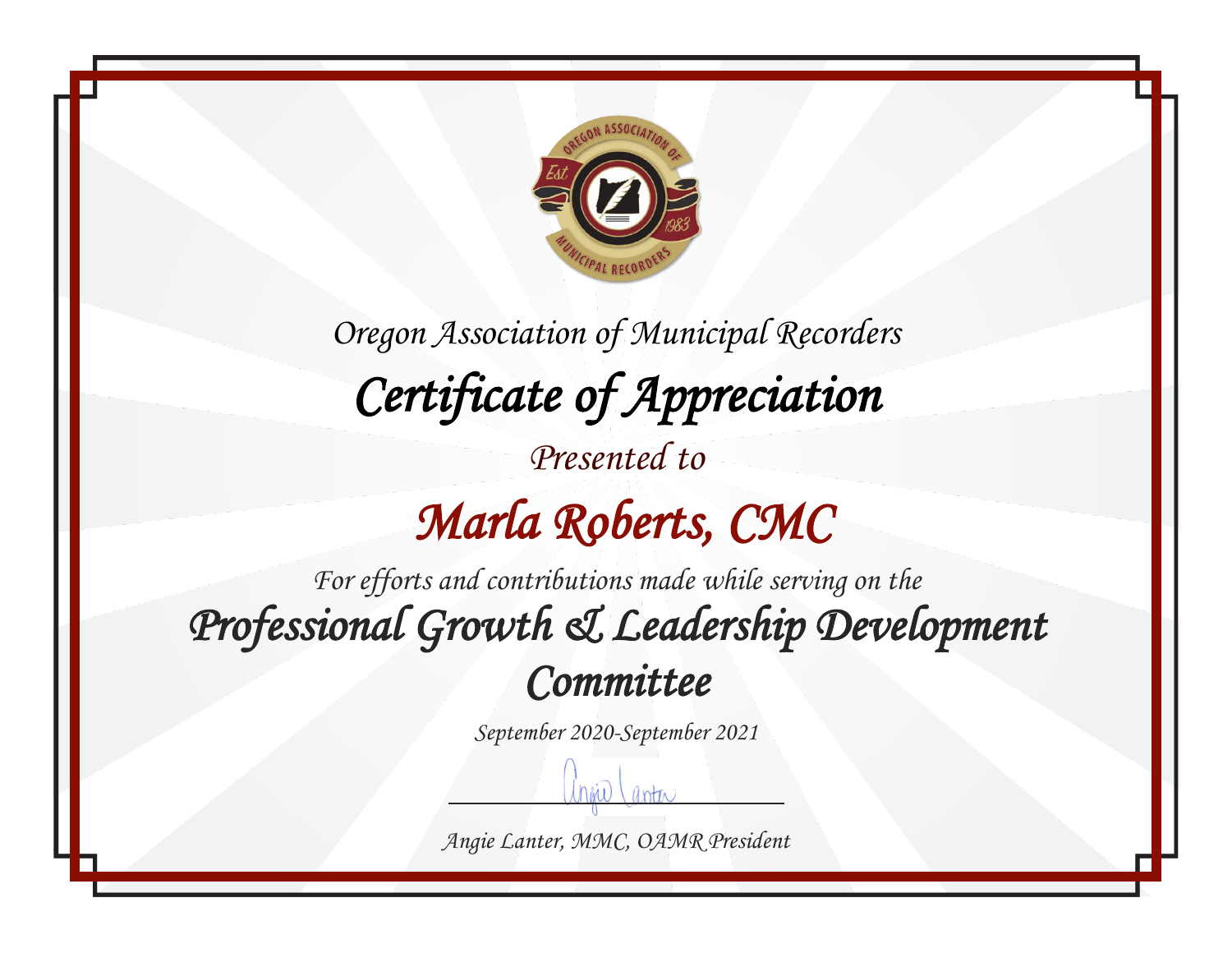

*Oregon Association of Municipal Recorders Certificate of Appreciation Presented to Carol Weir, MMC* 

*For efforts and contributions made while serving on the Professional Growth & Leadership Development Committee* 

*September 2020-September 2021*